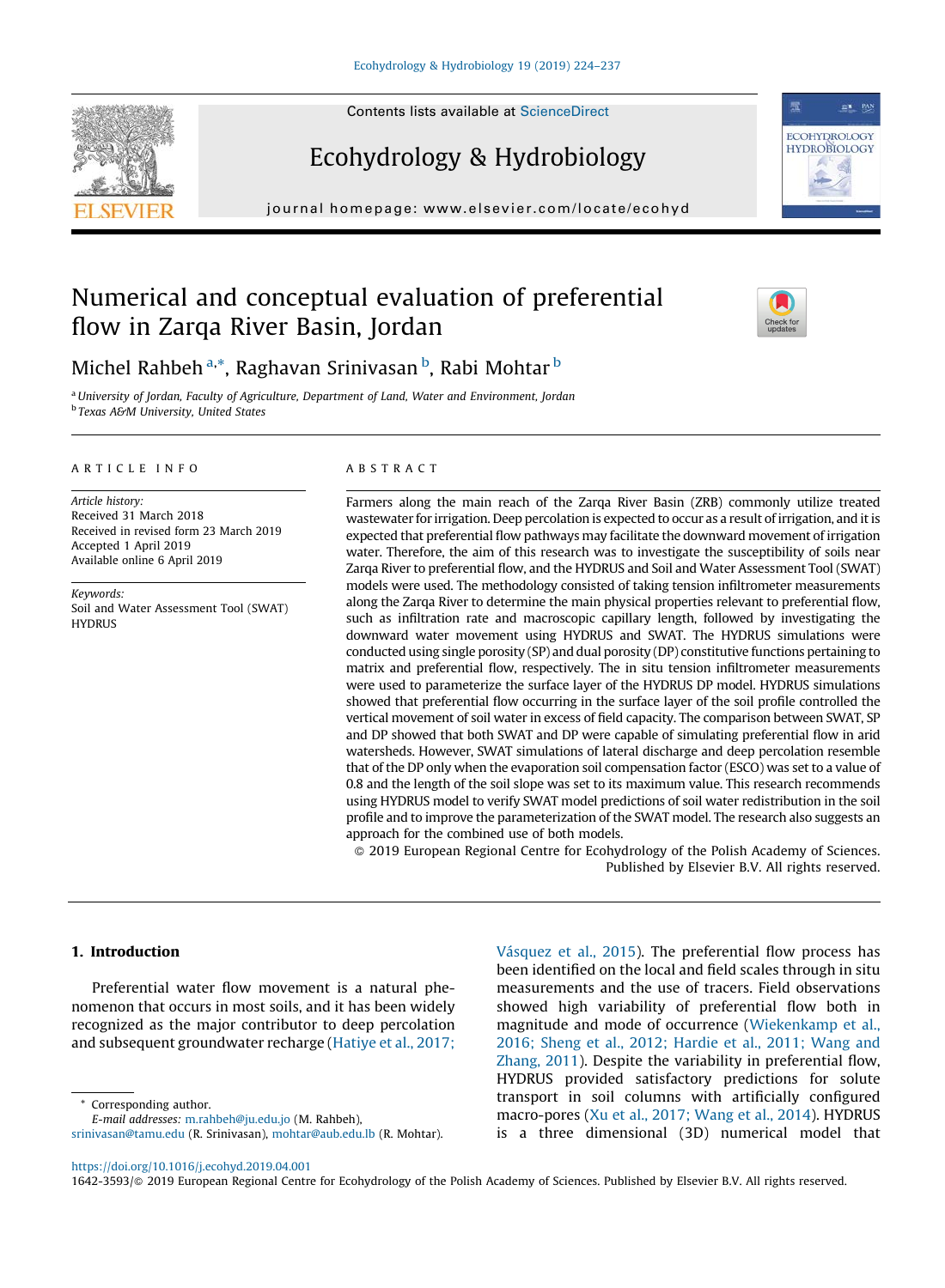simulates saturated and unsaturated soil water movement and redistribution. HYDRUS uses a finite element scheme to solve Richard's equation in single or dual permeability domains. The model is equipped with a user-friendly interface that allows the handling of homogenous or heterogeneous problem domains and accommodates complex geometries. The constitutive equations that account for unsaturated hydraulic conditions in a single permeability domain were described by [van Genuchten](#page-13-0) [\(1980\)](#page-13-0) (VG equations), [Brooks and Corey \(1964\),](#page-12-0) and [Vogel](#page-13-0) and Císlerová (1988), who described modified VG equations. These equations describe the unsaturated hydraulic conditions in a single pore space (single porosity; henceforth SP). The single permeability domain in HYDRUS model also includes constitutive equations that accommodate porous media of two overlapping pore spaces (dual porosity; henceforth DP). In contrast with the single permeability domain, the dual permeability model enables HYDRUS to simulate water flow in fracture and matrix domains (Simu[nek et al., 2016](#page-13-0)).

Among the many uses of HYDRUS there are enhanced determination of soil physical characteristics from field measurements [\(Bordoni et al., 2017; Cong et al., 2014;](#page-12-0) [Antonopoulos et al., 2013](#page-12-0)), determination of soil water dynamics [\(Wegehenkel et al., 2017; Li et al., 2015](#page-13-0)), and evaluation of groundwater recharge [\(Wu et al., 2016](#page-13-0)). HYDRUS has also been used to simulate interactions between soil and groundwater, as well as the impact of irrigation practices on return flow and contaminant transport to groundwater [\(Hu et al., 2017; Shang et al., 2016](#page-12-0)).

Although diverse in scope, the HYDRUS model is confined to small scales and is not suitable for evaluating soil water movement at the watershed scale. The Soil and Water Assessment Tool (SWAT) is more commonly used for evaluation of water and environmental problems in midsized to large catchments [\(Gassman et al., 2007\)](#page-12-0). SWAT is a conceptual hydrological model based on the soil water balance equation. The change in soil water storage in any given time step is determined by the net difference between precipitation and other components of the hydrological cycle including evapotranspiration, lateral subsurface discharge to the main reach, surface runoff and deep percolation. A SWAT model setup may consist of several sub-watersheds, and each sub-watershed is divided into different Hydrological Response Units (HRUs). The soil water balance equation is solved for each HRU, so the HRU is the basic simulation unit in SWAT. Each HRU is defined by a unique set of parameters. SWAT also incorporates a comprehensive set of hydrological and hydraulic functions that account for streamflow and sediment routing between sub-watersheds, and the influence of management practices. SWAT also allows interaction between surface water and groundwater [\(Arnold et al., 1998\)](#page-12-0).

Recent implementations of SWAT have mainly been focused on evaluation of the impact of irrigation, urbanization, and changes in agricultural land use on watershed hydrological pathways [\(Hartwich et al., 2016;](#page-12-0) [Neupane and Kumar, 2015; Rahbeh et al., 2013](#page-12-0)). Another major area of SWAT utilization is assessment of short- and long-term climate change impacts on water yield [\(Neu](#page-13-0)[pane et al., 2015; Musau et al., 2015; Narsimlu et al., 2013](#page-13-0)). Indeed, SWAT can be instrumental to planning present and future watershed management activities.

However, some important environmental processes occurring at the field and farm scales may not be well represented in the SWAT model, especially in arid areas where the annual rainfall is not sufficient to produce substantial runoff [\(Cho et al., 2009](#page-12-0)). Studies conducted by [Al-wadaey et al. \(2016\)](#page-12-0) and Ouessar [et al. \(2009\)](#page-13-0) highlight another hurdle of implementing SWAT in arid regions. Both studies showed the potential of SWAT to pinpoint ideal locations for introducing conservation practices and water harvesting structures. However, due to scarcity of runoff data, they were unable to conduct a standard calibration–validation procedure. Instead, they validated their model by relying on expert knowledge and comparisons with a limited number of runoff measurements. The lack of observed data at the study watershed prompted [Taddele et al. \(2016\)](#page-13-0) to calibrate and validate SWAT on a watershed encompassing the study watershed. Then, the optimized parameters were transferred into the SWAT model developed for the study watershed. For an agricultural watershed that hardly produced any runoff, [Awan and Ismaeel \(2014\)](#page-12-0) calibrated and validated SWAT by contrasting the SWAT simulated evapotranspiration (ET) with the ET determined by the surface energy balance algorithm (SEBAL). The calibrated SWAT model was then used to assess groundwater recharge. [Ahn et al. \(2018\)](#page-12-0) studied the impact of drought on irrigation practices in an arid watershed where runoff was minimal, hence 90% of the streamflow originated from a reservoir located upstream of the watershed inlet. Also, streamflow tended to dwindle in the downstream direction due to withdrawals of irrigation water from the main reach. Nevertheless, [Ahn et al. \(2018\)](#page-12-0) successfully used the SWAT model to simulate the impact of irrigation on the main hydrological components within the study watershed.

Zarqa River Basin (ZRB) is one of the most important basins in Jordan; it is the home of half the Jordanian population and also supplies the farmers of the Jordan Valley with irrigation water. It drains an area of approximately 3900  $\rm km^2$  into the King Talal Dam (KTD). Most of the runoff water originates from the northwestern part of the watershed, where the long-term annual rainfall is approximately 650 mm. The average annual rainfall generally decreases rapidly in the north-to-south and west-to-east directions and drops below 100 mm in the eastern part of the watershed. One of the main concerns about the ZRB is that preferential flow and transport may be occurring in the cultivated areas along the main reach of the river. Similar to the case study presented by [Ahn et al. \(2018\)](#page-12-0), farmers draw irrigation water directly from the river or from groundwater wells adjacent to the river. The groundwater level is increasing by an average of 20 cm per year [\(Bajjali et al., 2017](#page-12-0)), as the groundwater is recharged from the river bed and irrigated areas. The rise of the groundwater level raises the concern that water and solutes move faster than anticipated through preferential pathways that can potentially occur in soils located around the main reach [\(Al-Kuisi et al., 2014\)](#page-12-0). The average annual rainfall in the cultivated areas along the Zarqa River is less than 150 mm. Consequently, because of the minimal anticipated runoff generation from this area, its relative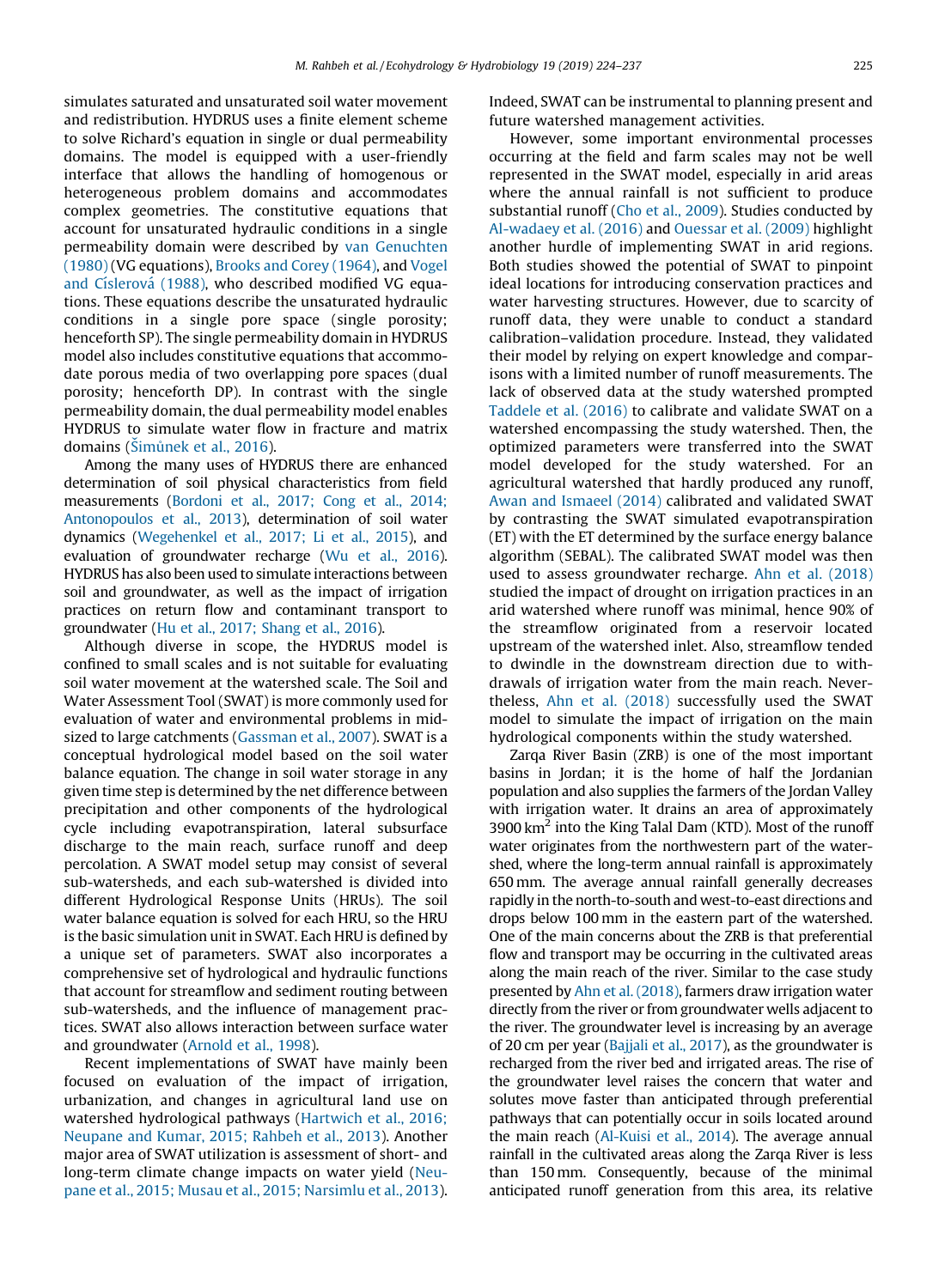importance can be easily underestimated for a model calibrated to streamflow data. Therefore, downscaling from the watershed scale to the farm scale is necessary for proper assessment of hydrological processes occurring at local scales. In this regard, HYDRUS can be a useful tool for indepth assessment and improvement of SWAT handling of preferential flow.

This study aims to investigate the (1) influence of preferential flow on the vertical and lateral redistribution of water in soil adjacent to Zarqa River using the HYDRUS model, and (2) the ability of the SWAT model to predict preferential flow in a selected sub-watershed within the study area.

## 2. Methodology

## 2.1. Study area

The area adjacent to the main reach of Zarqa River (henceforth ''study area'') extends between the Khirbat Es-



Fig. 1. The location of the study area within the Zarqa River Basin. The study area (indicated by the rectangular box) is located between the Khirbat Es-Samra treatment plant (KTP) and the King Talal Dam (KTD) and is adjacent to the main reach.

Samra treatment plant (KTP) and the KTD (Fig. 1), and it is cultivated with forage crops and vegetables as well as olive and citrus orchards. A land use map for the entire ZRB is available [\(Al-Bakri et al., 2013\)](#page-12-0). Irrigated areas constitute 7% of the ZRB, while rainfed barley, urban areas, mixed agricultural areas, sparsely vegetated areas, and gravel plains constitute 8, 11, 16, 24 and 28% of the ZRB, respectively. However, the land use data of the study area were refined based on Landsat Images covering the period from September 2013 to September 2014. The red and near infrared bands of the Operational Land Imager (OLI) of Landsat 8 were processed to derive multi-temporal images of the normalized difference vegetation index (NDVI) (Fig. 2).

Daily discharge records for the KTP are available from 1986 to 2010 (Water Authority of Jordan, unpublished data files). From January 2000 to December 2009, KTP provided an average daily discharge of  $1.5 \times 10^5 \,\mathrm{m}^3$  of reclaimed water. However, in 2010 the average daily discharge increased to  $1.77 \times 10^5 \,\text{m}^3$ . A significant portion of the KTP outflow is used to irrigate the agricultural lands adjacent to the main reach of the Zarqa River. The farm land is 300– 500 m above sea level, and characterized by fertile loamy soils with 1.5–3% organic content ([Table 1\)](#page-3-0). The relatively warm weather with an average temperature of approximately of  $19^{\circ}$ C enables intensive farming. The average rainfall depth of about 132 mm provides only a small fraction of total crop water requirements, so the agricultural practices are mainly dependent on irrigation water from the river or local wells. As water is readily available, farmers tend to over irrigate their crops.

## 2.2. Climatic record

Rainfall data were requested directly from the Jordanian Ministry of Water and Irrigation (MWI). The unpublished database of the MWI contains rainfall records from 56 stations distributed throughout the ZRB. Other forms of climate data such as wind speed, sunshine hours, solar radiation and temperature were acquired from the Climate Forecast Reanalysis System ([CFSR, 2014](#page-12-0)).



Fig. 2. The land uses in the study area and the delineated SWAT watershed. The land use map is based on the work of [Al-Bakri et al. \(2013\)](#page-12-0) and is refined using Landsat images covering the period from September 2013 to September 2014.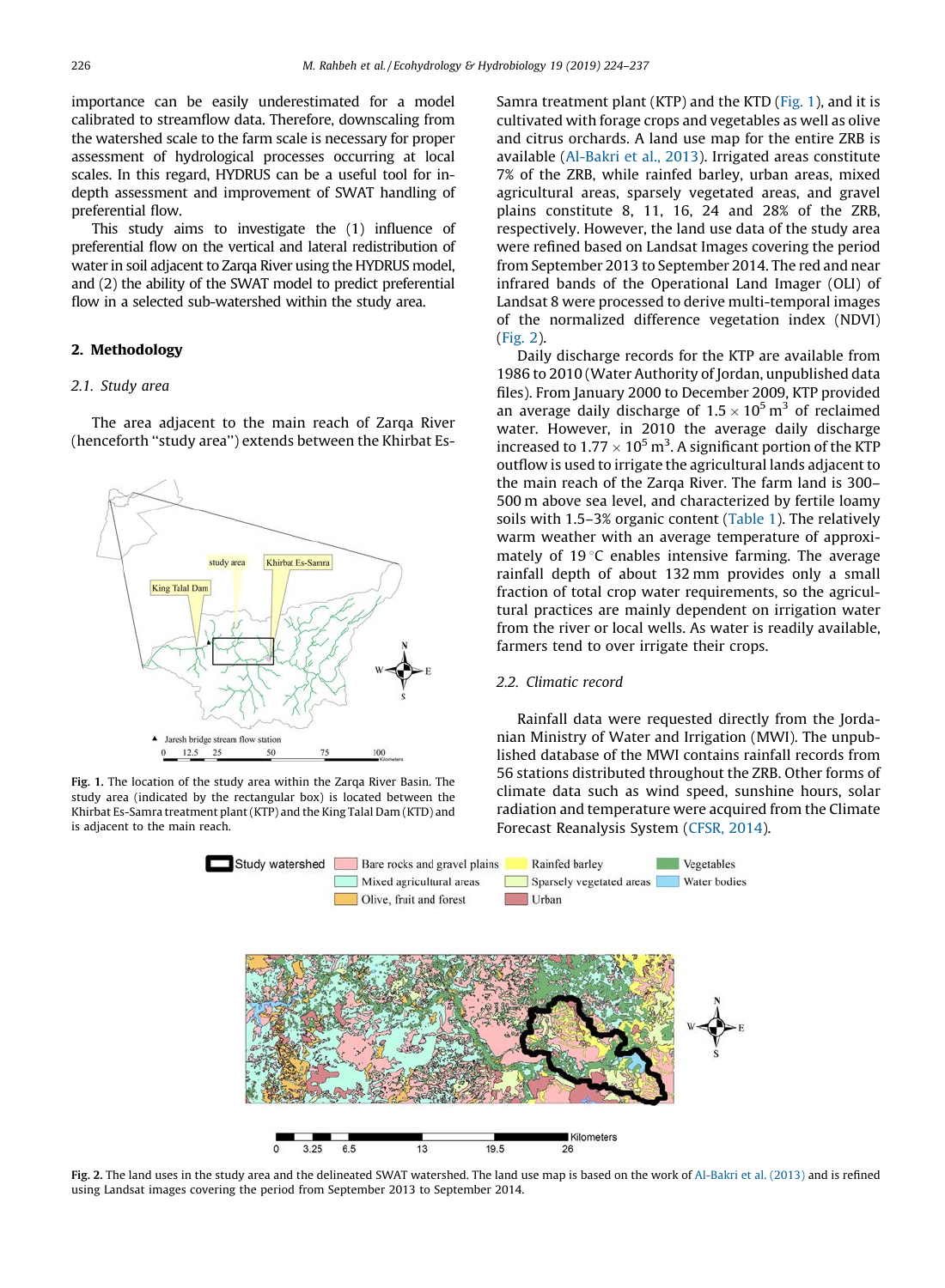## <span id="page-3-0"></span>Table 1

Description of the soil units encountered in the SWAT watershed [\(MOA, 1994\)](#page-12-0). SOM denotes soil organic matter. The %CaCO<sub>3</sub> values are reported from soil sample analysis conducted by the research team.

| Soil unit | Name   | Sub group                | Texture         | Depth $(m)$ | Porosity (%) | SOM | %CaCO3 |
|-----------|--------|--------------------------|-----------------|-------------|--------------|-----|--------|
| AYD/8     | Aydoun | Typic Xerochrepts        | Silty clay loam | l.42        | 50           | 3.9 | 47     |
| Tha/15    | Ramtha | Xerochreptic Camborthids | Clay loam       | 0.86        | 44           | 1.8 | 42     |
| NIS/11    | Nisab  | Xerochreptic Camborthids | Silt loam       | 0.48        | 44           | 1.5 | 37     |

Daily rainfall was collected from the Hashimiya station, located at 32°08′07.7″N 36°06′47.4″E, approximately 1800 m from the selected site for HYDRUS modeling (henceforth ''HYDRUS site'') (Fig. 3). The station provides over 30 years of recorded data. Temperature, solar radiation, and sunshine hours were collected from a grid point ([CFSR, 2014\)](#page-12-0) located at 32°00'14.4" N 35°56'16.8" E, approximately 20 km from the HYDRUS site. Fig. 4 shows considerable variability in annual rainfall, ranging from 42 to 245.9 mm. The maximum rainfall of 245.9 mm occurred in 1992 and was preceded by near average rainfall of 158.2 mm in 1991 and below average rainfall of 94.5 mm in 1990. Also, it was followed by an extreme low annual rainfall of 47 mm in 1993. Since the period from 1990 to 1993 represents heterogeneous climate conditions including low to maximum annual rainfall, the comparison between HYDRUS and SWAT models was conducted



Fig. 3. The soil map for the SWAT watershed. Also shown are the distribution of macro-porosity, the Zarqa River Basin, location of the HYDRUS site, and the location of the Hashimiya rainfall gauge.



Fig. 4. Annual rainfall observed at the Hashimiya rainfall station (32°08′07.7″ N 36°06′47.4″ E).

during the period (henceforth ''simulation period'') between January 1st 1990 and December 31st 1993.

## 2.3. Site measurements

In situ measurements of the soil physical properties of the surface layer along the Zarqa River were conducted using a standard tension infiltrometer equipped with a pressure transducer and a data logger (supplied by ICT international), similar to the device described by [Ankeny](#page-12-0) [et al. \(1988\).](#page-12-0) The measured soil properties include macroscopic capillary length and infiltration rate. The in situ tension infiltrometer measurements were conducted at 73 locations. The measurements at each location were conducted at tensions of  $-6$ ,  $-3$ , and 0 cm. The infiltration at each tension was maintained until a steady-state condition was attained. The measurement time varied between 20 to 90 minutes depending on the soil type. The macroscopic capillary length was determined using [Wooding's equation \(1968\)](#page-13-0):

$$
Q(h_i) = \pi r^2 K_s \exp(\alpha h_i) \left(1 + \frac{4}{\pi r \alpha}\right) \tag{1}
$$

where  $Q(h_i)$  is the flow rate at tension  $h_i$  (L<sup>3</sup>/T),  $K_s$  is the saturated hydraulic conductivity ( $L/T$ ),  $\alpha$  is the inverse macroscopic capillary length  $(1 L^{-1})$ , and r is the radius of the tension infiltrometer disk (L).

Based on the work of [White and Sully \(1987\),](#page-13-0) a macroscopic capillary length of less than 80 mm was considered an indication of preferential flow. The macroscopic capillary length values (Fig. 3) showed that most soils along the Zarqa River are susceptible to preferential flow, especially in the vicinity of KTP. Therefore, the HYDRUS site was selected downstream of KTP for further investigation of soil water redistribution and downward movement using HYDRUS and subsequent comparison with SWAT model simulations (Fig. 3). It was delineated based on land use boundaries. It is cultivated with vegetables (cauliflower, lettuce, and cabbage) and characterized by steep slopes.

The HYDRUS site comprises a relatively small area of  $70,160$  m<sup>2</sup> and cannot be delineated as a watershed. To enable comparisons between HYDRUS and SWAT, an onstream watershed (henceforth ''SWAT watershed''), defined by an inlet and an outlet that encompasses the HYDRUS site was delineated along the main reach (Fig. 3).

Fig. 3 shows that there are three types of soils in the watershed [\(MOA, 1994\)](#page-12-0). These are (i) AYD/8 (Aydoun), characterized by a soil depth of approximately 142 cm and a silt clay texture; (ii) NIS/II (Nisab), a silt loam soil with a shallow soil profile of 48 cm; and (iii) Tha/15 (Ramatha) with a clay loam texture and a depth of 86 cm. The soils in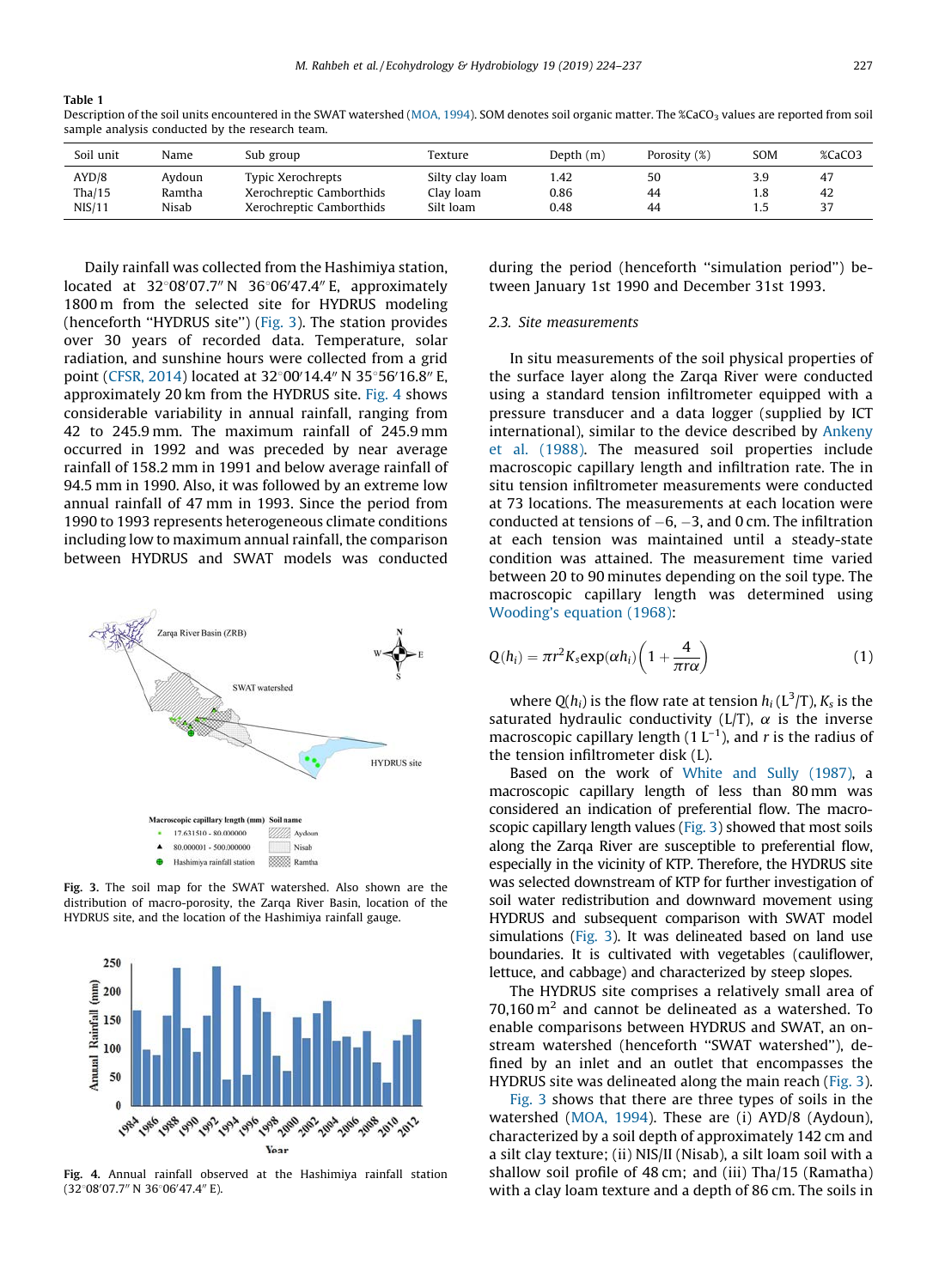<span id="page-4-0"></span>the SWAT watershed belong to Typic Xerochrepts and Xerochreptic Camborthids subgroups [\(Table 1](#page-3-0)).

## 2.4. SWAT model

## 2.4.1. General description

SWAT uses a simplified soil physical characterization based mainly on the available soil water content (AWC) defined as the difference between permanent wilting point and field capacity. If the soil water content within the soil profile exceeds the field capacity, then the excess water goes to deep percolation according to the following routing model [\(Neitsch et al., 2002](#page-12-0)):

$$
w_{perc,ly} = SW_{ly,excess} \cdot \left(1 - \exp\left[\frac{-\Delta t}{TT_{perc}}\right]\right)
$$
 (2)

where  $w_{perc,ly}$  is the amount of water percolating to the underlying soil layer, and  $SW<sub>lv,excess</sub>$  is the drainable volume of water in soil layer on a given day.

The travel time  $TT_{perc}$  is calculated on a daily basis for each soil layer:

$$
TT_{perc} = \frac{SAT_{ly} - FC_{ly}}{K_{sat}}
$$
 (3)

Root distribution influences the actual transpiration and redistribution of soil water. Typically, the maximum root density is located near the surface and decreases vertically. In SWAT this distribution is handled by the following function ([Neitsch et al., 2002](#page-12-0)):

$$
w_{\text{update}} = \frac{PT_t}{1 - e^{-B_w} \cdot \left[1 - e^{-B_w \frac{z}{z_{\text{root}}}}\right]} \tag{4}
$$

where  $w_{\text{update}}$  (mm) is the root water uptake,  $PT_t$  (mm) is the potential transpiration,  $z$  (mm) is the potential water uptake from the soil surface to specified depth,  $z_{root}$  (mm) is the maximum rooting depth, and  $B_w$  is the water use

distribution parameter. This parameter is set to 10 (its default value in SWAT model), which means that 50% of water uptake will occur from the upper 6% of the root zone.

## 2.4.2. Setup of the SWAT model for SWAT watershed

The land use map, soil map and four slope classes (0–5, 5–10, 10–15, and 15–9999%) were overlaid using threshold values of 8, 8, and 0% for land use, soil, and slope classes, respectively. Overall, SWAT generated 38 HRUs for the SWAT watershed. The two soil types within the HYDRUS site are associated with four slope classes distributed over seven HRUs ([Table 3](#page-9-0)). The results of the SWAT model were expressed as the area weighted averages of the HRU outputs. For SWAT initialization, the simulation period (January 1st, 1990 – December 31st, 1993) was preceded by a warm-up period that started on January 1st, 1984 and ended on December 31st, 1989. A daily time step was used for all SWAT runs.

## 2.4.3. Parameterization of SWAT model for SWAT watershed

The premise of this study is to downscale from the watershed scale to the local scale. That would enable assessing and enhancing SWAT handling of the processes occurring at the local scale. The HYDRUS model can be used to assess the soil water redistribution within the soil profile. Then the results of the HYDRUS model can be compared with the output produced by the SWAT model. Meaningful comparison between the two models requires matching parameterization. The saturated hydraulic conductivity, bulk density and soil texture in the SWAT model should reflect their counterpart values in HYDRUS model. Also, a full calibration for the soil properties of the SWAT model requires continuous monitoring of the soil water content, which is not practically possible. Therefore, both models were parameterized based on prior knowledge deduced from the soil maps and in situ soil measurements (Table 2).

#### Table 2

Soil physical characteristics of two soil types occurring within the HYDRUS site. The soil physical properties of the surface layer were derived from the tension infiltrometer measurements and the soil map.  $Q_r$  is the residual soil water content (m $^3/\rm{m}^3$ ),  $Q_s$  is the saturated soil water content (m $^3/\rm{m}^3$ ),  $\alpha$  ( 1 m $^{-1}$ ) and n are fitting parameters of the soil water retention function for the main region (Eq. [\(5\)\)](#page-5-0) or the first region in the case of Eq. [\(7\)](#page-5-0),  $\alpha^2$  (1 m<sup>-1</sup>) and  $n^2$  – fitting parameters of the second region (Eq.  $(7)$ ), and  $w$  – the weighting factor for the second region of Eq.  $(7)$ .

| Soil physical parameters of shoulder slope (Aydoun) |      |      |      |              |             |          |                  |              |         |            |       |
|-----------------------------------------------------|------|------|------|--------------|-------------|----------|------------------|--------------|---------|------------|-------|
| Depth                                               | Clay | Silt | Sand | $Q_r$        | $Q_{s}$     | $\alpha$ | n                | $K_{s}$      | w       | $\alpha^2$ | $n^2$ |
| (mm)                                                | $\%$ |      |      | $(1 m^{-1})$ |             | (m/day)  |                  | $(1 m^{-1})$ |         |            |       |
| Dual porosity parameters for the surface layer      |      |      |      |              |             |          |                  |              |         |            |       |
| 320                                                 | 15   | 16.8 | 68.2 | 0.051        | 0.3819      | 1.68     | 1.1832           | 0.6905       | 0.15283 | 18.559     | 3.902 |
| Single porosity parameters                          |      |      |      |              |             |          |                  |              |         |            |       |
| 320                                                 | 15   | 16.8 | 68.2 | 0.053        | 0.3819      | 3.13     | 1.388            | 0.3219       |         |            |       |
| 870                                                 | 42.7 | 37.7 | 19.6 | 0.093        | 0.4726      | 1.33     | 1.3543           | 0.1286       |         |            |       |
| 1420                                                | 49.4 | 39.7 | 6.90 | 0.101        | 0.4968      | 1.44     | 1.3204           | 0.1817       |         |            |       |
| Soil physical parameters of the back slope Tha/15   |      |      |      |              |             |          |                  |              |         |            |       |
| Depth                                               | Clay | Silt | Sand | $Q_r$        | $Q_{\rm s}$ | $\alpha$ | $\boldsymbol{n}$ | $K_{s}$      | w       | $\alpha^2$ | $N^2$ |
| (mm)                                                | %    |      |      | $(1 m^{-1})$ |             | (m/day)  |                  | $(1 m^{-1})$ |         |            |       |
| Dual porosity parameters for the surface layer      |      |      |      |              |             |          |                  |              |         |            |       |
|                                                     |      |      |      |              |             |          |                  |              |         |            |       |
| 320                                                 | 6.8  | 30   | 63.2 | 0.035        | 0.3906      | 2.14     | 1.101            | 0.546        | 0.26    | 6.8E-05    | 1.001 |
| Single porosity parameters                          |      |      |      |              |             |          |                  |              |         |            |       |
| 320                                                 | 6.8  | 30   | 63.2 | 0.035        | 0.3906      | 2.92     | 1.041            | 0.4978       |         |            |       |
| 590                                                 | 24.9 | 56.2 | 18.9 | 0.096        | 0.4851      | 1.10     | 1.422            | 0.1331       |         |            |       |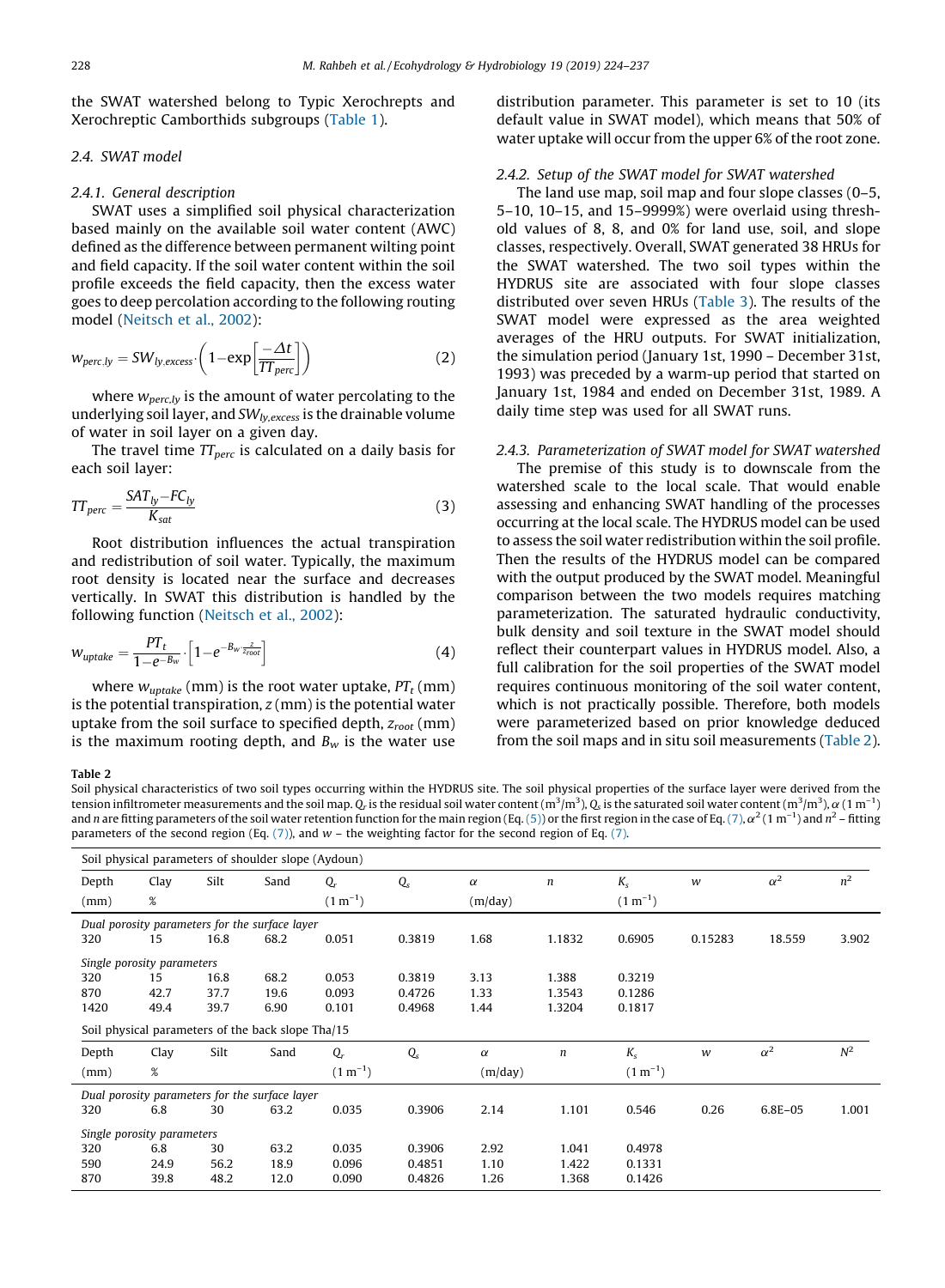## <span id="page-5-0"></span>2.4.4. Calibration and validation of SWAT model for the whole ZRB

A reasonable prediction of runoff generation from the SWAT watershed was ensured by calibrating the SWAT model for the whole ZRB. For this purpose, the ZRB was subdivided into 12 sub-watersheds (Fig. 5). Fig. 5 also shows the Thiessen polygons used to determine the areal average rainfall for each sub-watershed and that subwatershed 6 is the same as the SWAT watershed shown in [Fig. 3](#page-3-0). The SWAT model for the ZRB consisted of 520 HRUs produced by overlaying soil map, land use map and five slope classes (0–5, 5–10, 10–15, 15–20, and 20–9999%) using threshold values of 5, 5 and 5% for land use, soil, and slope classes, respectively. The observed record was split into calibration period (January 1st, 1986–December 31st, 2000), validation period (January 1st, 2001, December 31st, 2010) and warm-up period (January 1st, 1984 to December 31st, 1985). The parameters selected for calibration include curve number (CN), AWC, plant uptake compensation factor (EPCO), soil evaporation compensation factor (ESCO), slope length, baseflow recession constant (ALPHA\_BF), and surface runoff lag time (SUR-LAG). The ALPHA\_BF and SURLAG were calibrated on the basin level, while all the other parameters were calibrated on the HRU level.

## 2.5. HYDRUS model

#### 2.5.1. General description

HYDRUS uses two constitutive functions to describe unsaturated hydraulic conditions: the traditional single porosity (SP) function of VG ([van Genuchten, 1980\)](#page-13-0), and a DP derivation of VG [\(Durner et al., 1999\)](#page-12-0). Both functions are applicable to the HYDRUS 3D domain. The original VG equation (1980) (SP) is

$$
\theta(h) = \theta_r + \frac{\theta_s - \theta_r}{\left[1 + |\alpha h|\right]^m} \tag{5}
$$

where  $\theta_{\text{s}}$  is the saturated water content (m $^3\!/\text{m}^3$ ),  $\theta_{\text{r}}$  is the residual soil water content (m $^{3}/$ m $^{3}$ ),  $\alpha$  (m/day),  $m$ , and *n* are fitting (empirical) parameters, with  $m = 1 - 1/n$ .



Fig. 5. Setup of Soil and Water Assessment Tool (SWAT) model for the Zarqa River Basin. The basin was divided to 12 sub-watersheds. Thiessen polygons were used to determine the average areal rainfall for each subwatershed.

The unsaturated conductivity is determined according to the following VG function (SP):

$$
K(h) = K_{s}S_{e}^{l}\left[1 - \left(1 - S_{e}^{1/m}\right)^{m}\right]^{2}
$$
\n(6)

where  $S_e$  is the effective water content,  $K_s$  is the saturated hydraulic conductivity ( $m/day$ ), and  $K(h)$  is the hydraulic conductivity at matric potential  $h$  (m/day).

[Durner et al. \(1999\)](#page-12-0) extended the VG function into a DP function as follows:

$$
S_e = w_1[1 + (\alpha_1 h)^{n_1}]^{-m} + w_2[1 + (\alpha_2 h)^{n_2}]^{-m_2}
$$
 (7)

$$
K(S_e) = K_s \frac{(w_1 S_e + w_2 S_e)^l (w_1 \alpha_1 \left[1 - \left(1 - S_e^{1/m}\right)^m\right] + w_2 \alpha_2 \left[1 - \left(1 - S_e^{1/m}\right)^m\right]\right)^2}{(w_1 \alpha_1 + w_2 \alpha_2)^2}
$$
(8)

where  $w_1$  and  $w_2$  are weighting factors for the overlapping regions. The subscripts 1 and 2 denote region 1 and region 2, respectively.

## 2.5.2. Setup

2.5.2.1. Geometric configuration. The geometric configuration of the HYDRUS 3D domain was established from contour lines with 1-m intervals interpolated from the 30 m Digital Elevation Model (DEM) acquired from Landsat. The terrain was then digitized and transferred to HYDRUS. The domain was split geometrically into two subdomains representing the Aydoun and Ramtha soil types. Subsequently, each subdomain was divided into three layers. The total soil profile depth of the Aydoun and Ramtha soil was 142 and 86 cm, respectively. The surface layer was set to a depth of 32 cm for both domains, but the remaining depth of the soils was divided equally into the second and third layers. Thus, the depth of the second and third layers depended on the total depth of the soil profile and the vertical discretization of the two soil profiles was 32, 55, 55 cm, and 32, 27, 27 cm for the Aydoun and Ramtha soils, respectively ([Table 2](#page-4-0)).

2.5.2.2. Finite element mesh and time discretization. The mesh was created using a triangular prism elements with a uniform size of 18 m. Thus, the mesh consisted of 26,060 nodes and 76,033 elements. HYDRUS uses variable time steps that maintain numerical stability and ensure efficient use of the CPU. The HYDRUS time algorithm requires the specification of the initial, minimum and maximum time steps, which were set to values of  $10^{-5}$ ,  $10^{-6}$  and 5 days, respectively.

2.5.2.3. Boundary conditions. Three types of boundary conditions were applied to the HYDRUS site:

1. Atmospheric boundary condition, which allows rainfall and evapotranspiration simultaneously from the same nodes. The potential evapotranspiration estimates of the SWAT model were used as input data for the HYDRUS model. Potential evapotranspiration estimates were split into potential evaporation and potential transpiration based on the estimated leaf area index. The rainfall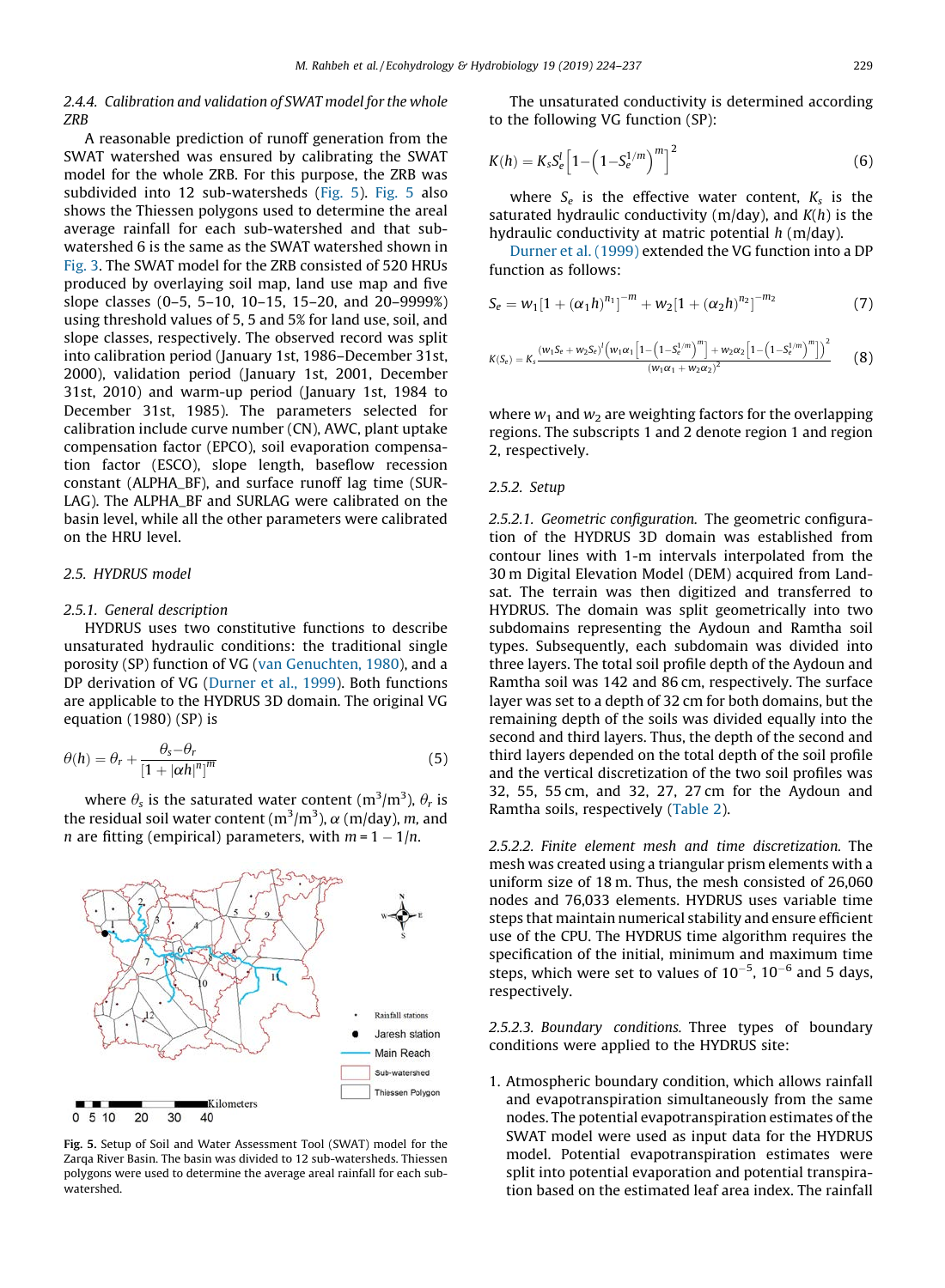was combined with irrigation events previously predicted by SWAT.

- 2. Free boundary condition imposed on the base layer. This boundary condition assumes that the water table is far below the bottom boundary. The percolation is calculated based on a zero-pressure head gradient.
- 3. Seepage face boundary condition imposed on the side boundary along the foot slope of the domain.

2.5.2.4. Initial conditions. Each simulation year started on January 1st when evapotranspiration rates are low and soil water contents are near field capacity. Soil water was initiated at field capacity, which was implemented in HYDRUS by setting the initial soil water potential to 350 cm. This was confirmed by a quick examination of the SWAT HRU output file, which also indicated that soil water was near capacity at the beginning of each simulation year.

## 2.5.3. Parameterization

The in situ tension infiltrometer measurements were conducted at three locations within the HYDRUS site, representing the shoulder, back and foot slopes. The parameters of the DP function of the surface layer were deduced by performing inverse solution on the in situ tension infiltrometer measurements, while the parameters of the SP function (Eq.  $(6)$ ) for all layers were deduced from the sand, silt, and clay fractions using the neural network prediction tool included in HYDRUS. Satisfactory inverse solutions were obtained for the surface layer and the sublayers of the shoulder and back slope sites ([Table 2](#page-4-0)). However, both the SP and DP functions led to unsatisfactory inverse solutions at the foot slope sites. For that site, reasonable fit between the simulated and calibrated data was obtained by manually calibrating the dual permeability model. Unfortunately, HYDRUS accommodates the dual permeability model only in the two-dimensional (2D) context; therefore, the results of the foot slope were not included in the three-dimensional characterization of the site. The final set of parameters was used to parameterize the HYDRUS DP and HYDRUS SP models [\(Table 2](#page-4-0)). The subsurface layers in both models were represented by the SP function, while the DP function was applied to the surface layer of the HYDRUS DP model.

For the HYDRUS SP and HYDRUS DP models, the distribution of the root water uptake calculated by Eq.  $(4)$ was edited into the HYDRUS soil properties table in order to allow for root uptake conditions similar to the SWAT model.

## 3. Results

## 3.1. SWAT model

## 3.1.1. Calibration and validation

The curve numbers (CNs) for the HRUs involved were kept at their default values: 81 for Aydoun and 78 for Ramtha. Runoff generation simulated by SWAT was near zero in 1990 and 1993, and 6 and 22 mm of runoff were generated during 1991 and 1992, respectively (Fig. 6). This seems reasonable considering the available knowledge of the SWAT watershed. For example, visual observations made by landowners and farmers suggest that runoff is either non-existing or minimal, thus major runoff events are not anticipated. The low runoff in the SWAT watershed [\(Fig. 3\)](#page-3-0) was also verified by calibrating and validating SWAT for the whole ZRB. The comparison between streamflow simulated by SWAT and observed streamflow at the Jaresh bridge station ([Fig. 5](#page-5-0)) yielded acceptable Nash-Sutcliffe coefficients of 0.70 and 0.62 for the calibration and validation periods, respectively [\(Figs.](#page-7-0) [7 and 8\)](#page-7-0). [Fig. 9](#page-8-0) shows the areal average rainfall of each sub-watershed during the four-year simulation period (1990–1993). The annual average runoff from the SWAT watershed [\(Fig. 3](#page-3-0)) was about 4.7 mm, which is close to the 5.7 mm simulated by the SWAT model calibrated for the whole ZRB area [\(Fig. 10\)](#page-8-0).

#### 3.1.2. Irrigation schedule

The irrigation schedule was predicted by SWAT using the automatic irrigation practice option, which was set to restore the soil water content (SWC) to field capacity (FC) after 20 mm depletion of SWC. The irrigation schedules simulated by SWAT for each HRU within the HYDRUS site



Fig. 6. SWAT output within the HYDRUS site. The results are for the calendar years 1990, 1991, 1992, and 1993. PERC is the annual deep percolation (mm), AET is the annual actual evapotranspiration (mm), RQ is the annual runoff (mm), and LQ is the annual lateral discharge (mm).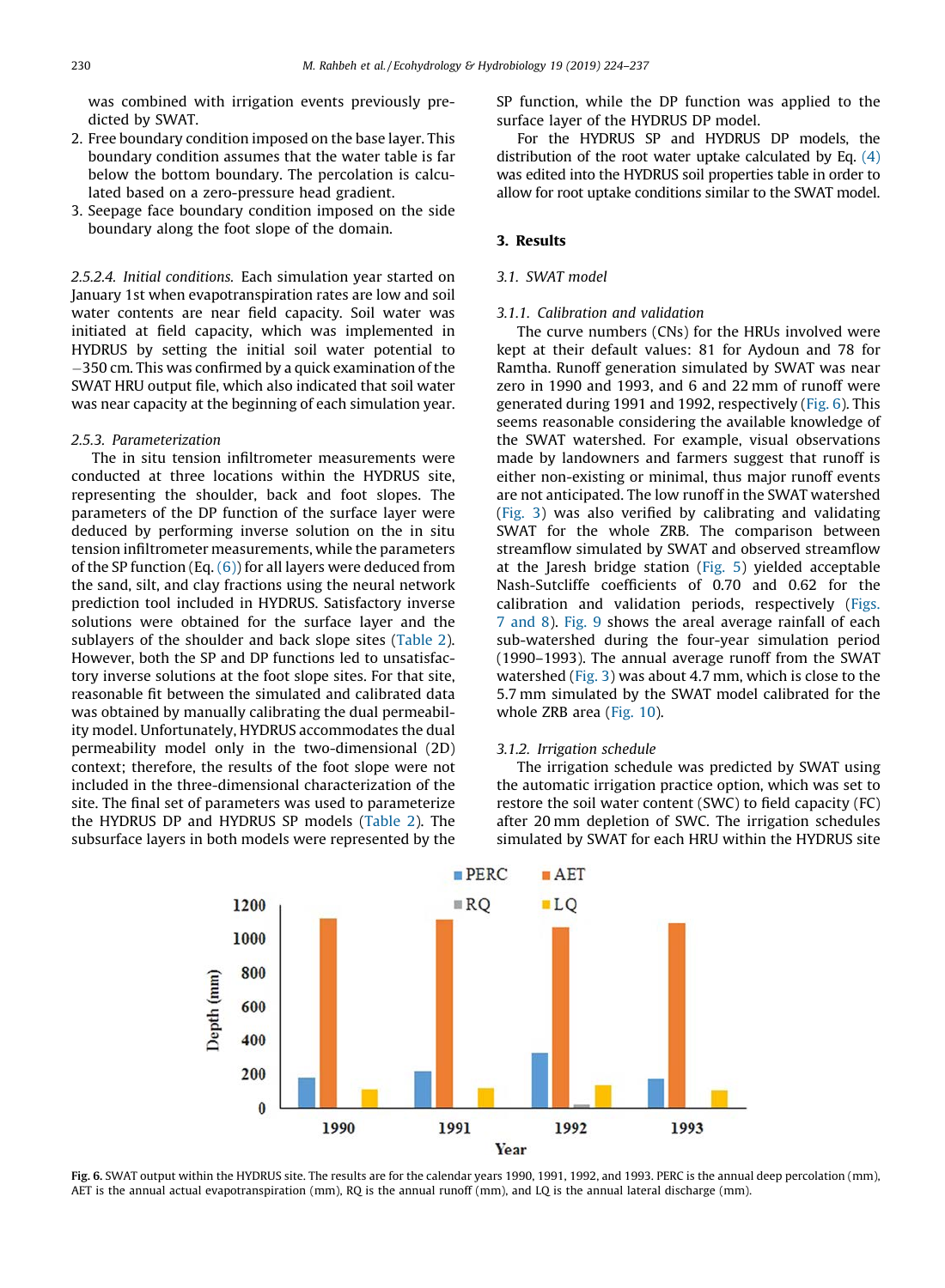<span id="page-7-0"></span>

Fig. 7. Comparison between observed and simulated average monthly stream flow during the calibration period of January 1986 to December 2000. The stream flow was measured at Jaresh bridge station. The Nash-Sutcliffe Efficiency for the calibration period was 0.70.



Fig. 8. Comparison between observed and simulated average monthly stream flow during the validation period of January 2001 to December 2010. The stream flow was measured at Jaresh bridge station. The Nash-Sutcliffe Efficiency for the validation period was 0.62.

were similar but not identical. For example, the cumulative irrigation depths simulated by SWAT during the calendar year of 1993 were between 940 and 1280 mm ([Fig. 11](#page-9-0)). A record low rainfall of 47 mm [\(Fig. 4\)](#page-3-0) was observed during 1993. Therefore, a cumulative irrigation depth of 1280 mm simulated by SWAT for the Ramtha/15-999 HRU during 1993 would reasonably account for the crop water requirement for all seven HRUs located within the HYDRUS site ([Table 3](#page-9-0)). Hence, a fixed irrigation schedule was adopted in order to facilitate similar irrigation schedules for SWAT and HYDRUS.

#### 3.1.3. Soil water

SWAT estimated area weighted average actual evapotranspiration rates of 1128, 1117, 1070 and 1094 mm, for the calendar years of 1990, 1991, 1992, and 1993, respectively [\(Fig. 12\)](#page-9-0). Water stress was not indicated in any of the HRUs, hence the fixed irrigation schedule was adequate and enough water was supplied to the crops.

The area weighted average of the percolation depth simulated by the SWAT model showed that deep percolation was induced by daily rainfall greater than 20 mm ([Fig. 13\)](#page-10-0). Approximately one third of total deep percolation was influenced by rainfall events during 1991 and 1993,

the years that saw near and above average annual rainfall, respectively. A steady increase in deep percolation was simulated during the dry summer season as the result of the fixed irrigation schedule that tends to keep the soil water content slightly above field capacity. SWAT results also suggested that deep percolation is influenced by slope class [\(Fig. 14](#page-10-0)). The percolation values of the 0–5, 5–10 and 10–15% slope classes oscillated around the area weighted average, but the excess soil water from the 15–9999% slope class was removed from the soil profile via subsurface lateral flow. SWAT predicted an annual lateral flow between 108 and 140 mm, which was not simulated by the SP and DP HYDRUS models.

Two SWAT parameters were adjusted in order to eliminate the discrepancy between SWAT and DP, ESCO and the slope length parameter. ESCO is defined as the evaporation soil compensation factor and was initially set to a default value of 0.95, which only allows evaporation to occur from the top 100 mm of the soil. During calibration, ESCO was reduced to a value of 0.8 to allow SWAT to meet the evaporative demand from the upper 200 mm of the soil profile. The reduction of the ESCO parameter resulted in a net decrease in deep percolation as more soil water was extracted to meet the evaporation demand. The slope length is the subsurface length used in SWAT for the calculation of lateral discharge. A short slope length means that most of the soil water saturating the lower, semiimpermeable soil layer will be discharged to the main stream as lateral flow. To reduce the lateral discharge simulated by SWAT, the slope length was set to an upper limit value of 150 m. Thereby 90% of the lateral flow simulated by SWAT was eliminated [\(Fig. 13\)](#page-10-0). Overall, the gap between the SWAT and the HYDRUS DP models was narrowed by calibrating ESCO and the slope length.

## 3.2. HYDRUS model

#### 3.2.1. Soil water

The SWAT results were contrasted with two HYDRUS simulations. The first simulation assumed no preferential flow, so the soil physical properties were characterized by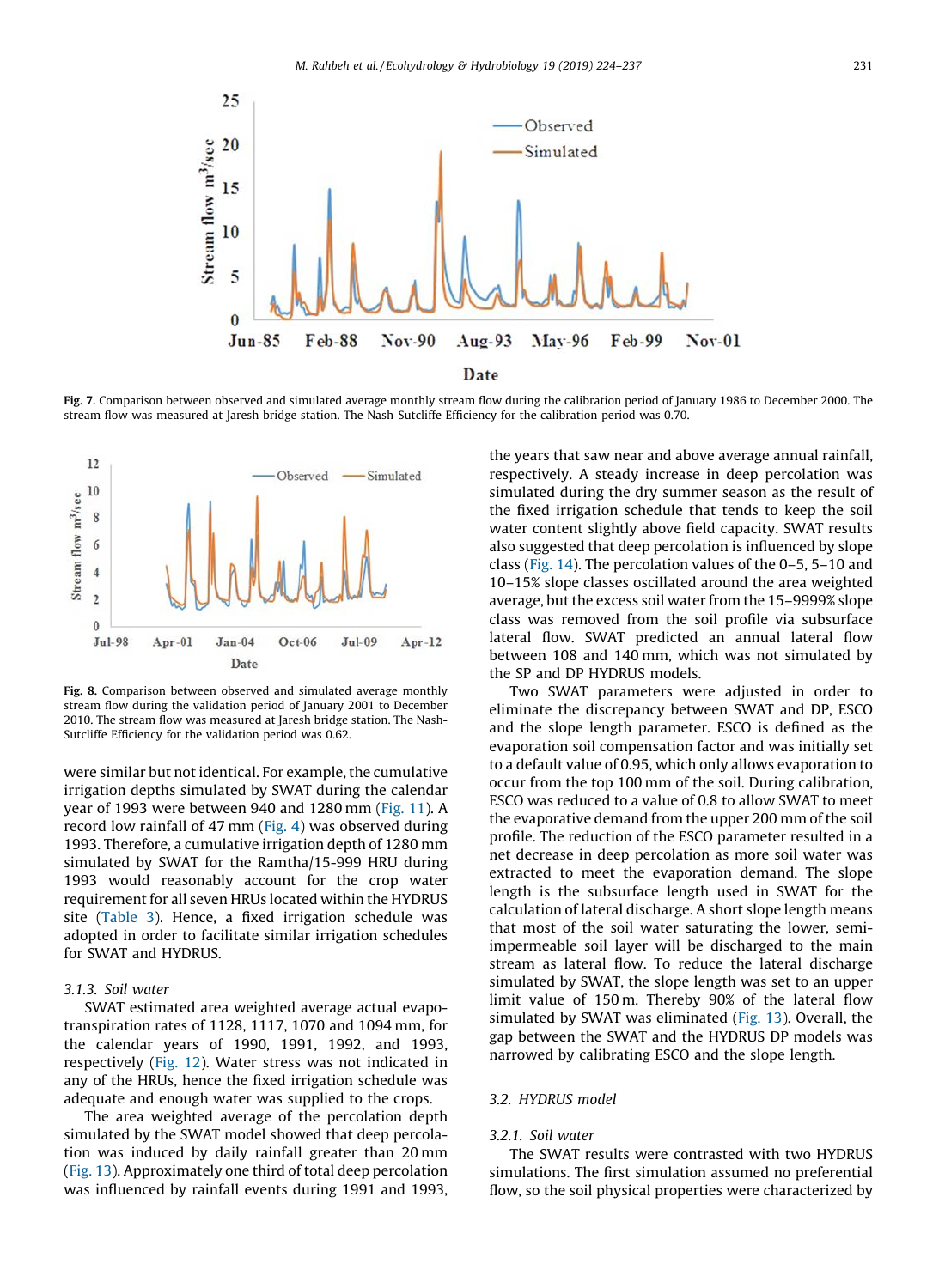<span id="page-8-0"></span>

Fig. 9. Four year (1990–1993) average areal rainfall depth (mm) for each sub-watershed within the Zarqa River Basin.



Fig. 10. Four year (1990–1993) average of runoff depth (mm) from each sub-watershed within the Zarqa River Basin.

the SP model. For the second HYDRUS simulation, preferential flow was considered by using the DP model [\(Table 2](#page-4-0)). The cumulative flux from the free drainage boundary condition for both HYDRUS simulations reiterated the general deep

percolation pattern found in SWAT results, especially the peaks of deep percolation induced by substantial rainfall events [\(Fig. 13](#page-10-0)). The total deep percolation simulated by the SP model was approximately half the deep percolation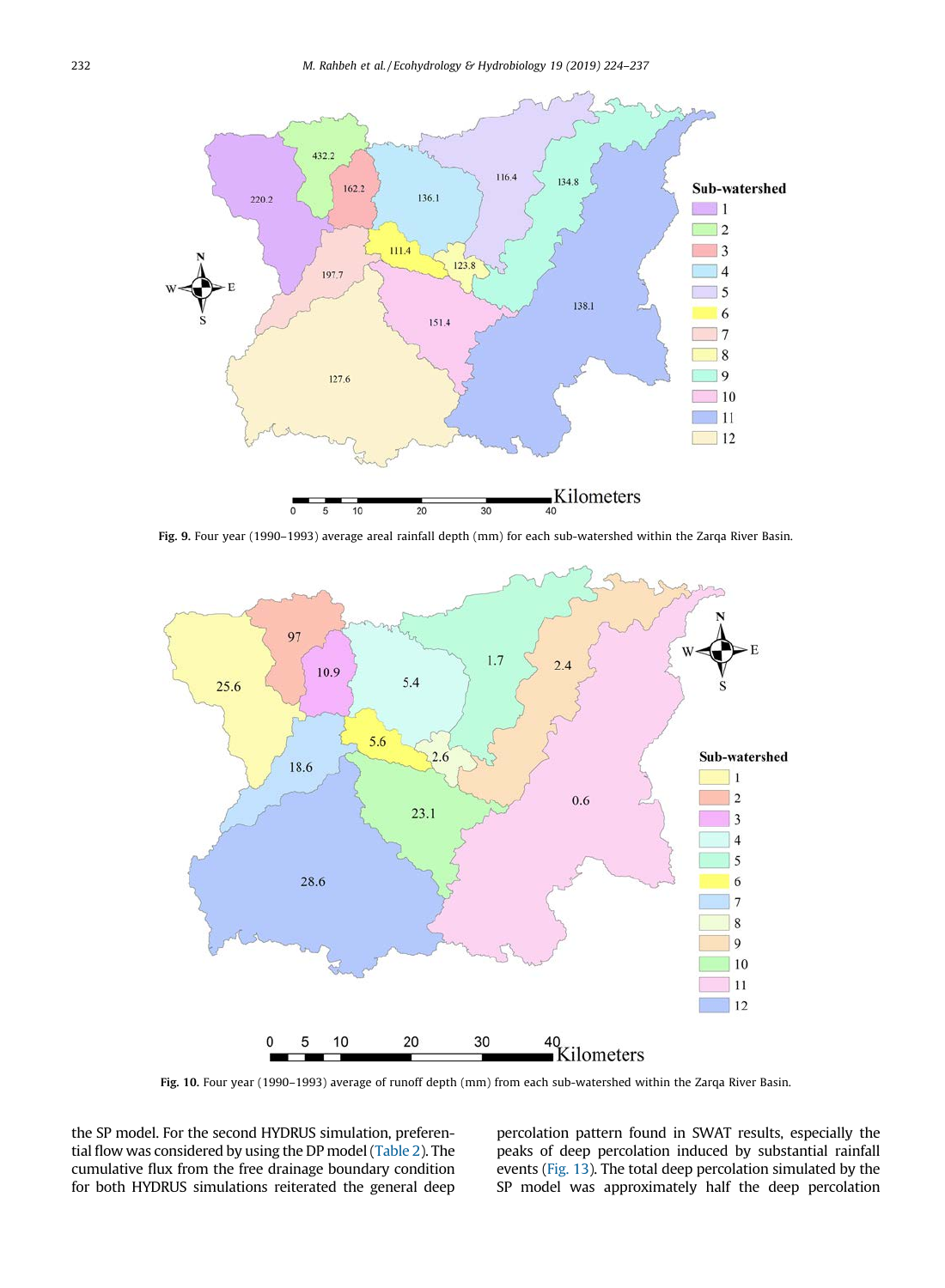<span id="page-9-0"></span>

Fig. 11. Cumulative irrigation depth simulated by SWAT for the seven HRUs encountered within the HYDRUS site.

#### Table 3 The area fraction of each Hydrologic Response Unit (HRU) contained within the HYDRUS for numerical modeling.

| HRU                     | Aydoun |  | Ramtha                                  |        |  |      |      |
|-------------------------|--------|--|-----------------------------------------|--------|--|------|------|
|                         |        |  | 5-10 10-15 15-999 0-5 5-10 10-15 15-999 |        |  |      |      |
| Area fraction 0.01 0.03 |        |  | 0.32                                    | 009 02 |  | 0.09 | 0.24 |

simulated by the DP model. However, for the calendar year of 1992, the SP model simulated 200 mm of deep percolation, i.e. two thirds of the deep percolation predicted by the DP model. This was due to the above average rainfall during 1992. The SP model demonstrated a gradual decrease in the percolation rates and a smooth response to major rainfall events.

In contrast, HYDRUS DP and SWAT models demonstrated abrupt increases in the cumulative percolation rates, which coincided with major rainfall events. For example, percolation rates spiked at Julian days 334 in 1991 and 33 in 1992. SWAT-simulated annual percolation



Fig. 12. Comparison between SWAT, HYDRUS dual porosity (DP), and HYDRUS single porosity (SP) simulations of actual evapotranspiration. AET SP is the HYDRUS single porosity model simulation of AET (mm). AET DP is the HYDRUS dual porosity model simulation of AET (mm). AET SWAT\_1 is the SWAT model simulation of AET (mm) with ESCO = 0.95 and default slope length. AET SWAT\_2 is the SWAT model simulation of lateral flow (mm) with ESCO = 0.80 and slope length is 150 m.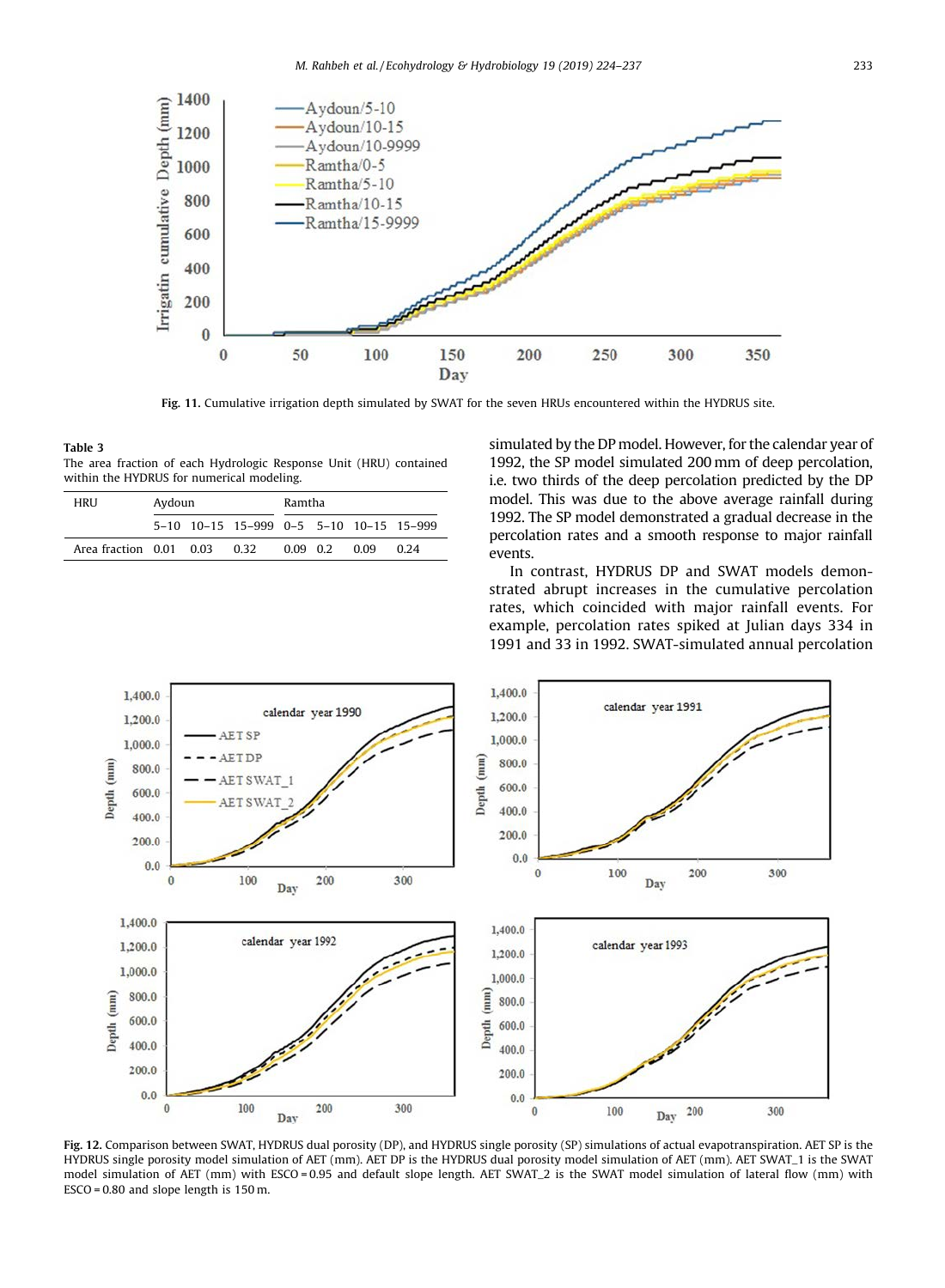<span id="page-10-0"></span>

Fig. 13. Comparison between SWAT, HYDRUS dual porosity (DP), and HYDRUS single porosity (SP) simulations of cumulative deep percolation and cumulative lateral discharge. PERC DP is the HYDRUS dual porosity model simulation of cumulative deep percolation (mm). SWAT\_1 PERC is the SWAT model simulation of deep percolation (mm) with ESCO = 0.95 and average slope length 12 m. SWAT\_1 LQ is the SWAT model simulation of lateral flow (mm) with ESCO = 0.95 and default slope length. SWAT\_2 PERC is the SWAT model simulation of deep percolation (mm) with ESCO = 0.80 and slope length 150 m. SWAT\_2 LQ is the SWAT model simulation of lateral flow (mm) with ESCO = 0.80 and slope length 150 m.



Fig. 14. SWAT output of each HRU within the HYDRUS site. The results are for the calendar year of 1992. PERC is annual deep percolation (mm), AET is the annual actual evapotranspiration (mm), RQ is the annual runoff (mm), and LQ is the annual lateral discharge (mm). AYD and Tha denote Aydoun and Ramtha soils. Each HRU is defined by soil\_name/slope\_category.

exceeded annual percolation simulated by the HYDRUS DP model by an average of 40 mm.

Lateral flow from the seepage boundary conditions was not simulated by the SP or the DP model. Lateral flow through the side boundary only occurs when the seepage boundary is saturated, i.e. the soil water potential is zero. This condition was not met during the simulation period.

The SP model estimated a four year average of 1200 mm of actual evapotranspiration (AET), compared to 1120 and 1045 mm of AET simulated by the DP and SWAT models, respectively (Fig. 13). Thus, the difference in cumulative

percolation between the SP and DP models was partially compensated by a comparable increase in AET.

## 4. Discussion

## 4.1. Influence of preferential flow

The DP model was applied to the surface layer. The physical parametrization of this layer was based on in situ field measurements using a tension infiltrometer. Although the subsurface layers were represented by the SP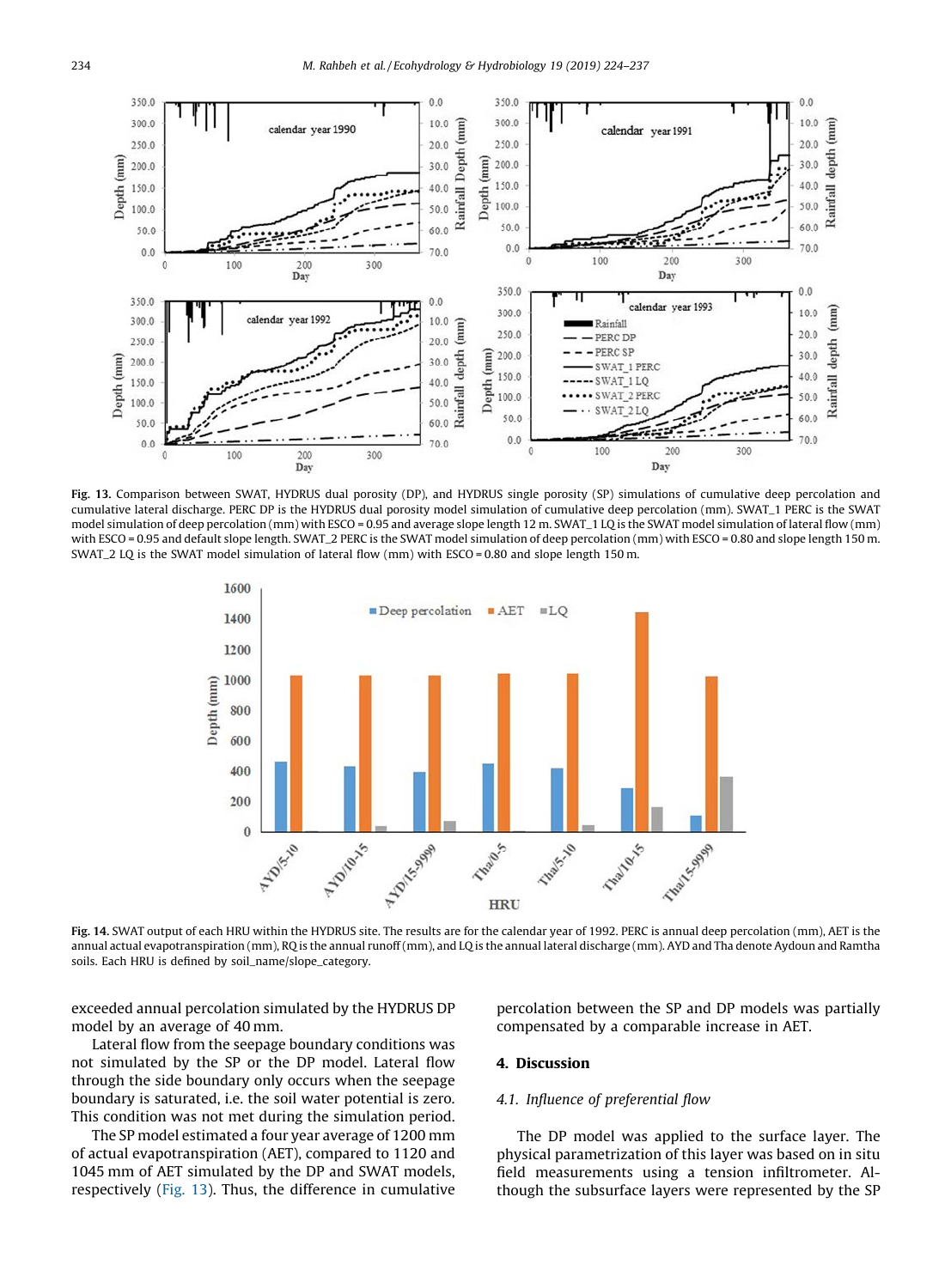model, the flow within the soil profile was a function of preferential flow occurring in the surface layer. The fast drainage of soil water from the surface to the subsurface layer reduced the amount of water available to meet the evaporative demand and subsequently increased the deep percolation. This was evident from the comparison of the SP and the DP models. [Rahbeh et al. \(2013\)](#page-13-0) discussed the role of evapotranspiration in controlling runoff and deep percolation rates. Irrigation can boost crop growth, which increases the evapotranspiration, but the presence of preferential pathways within the surface layer may provide quick release routes for the soil water, which may prompt farmers to add more water. HYDRUS simulations also showed that the differences in the deep percolation simulation between the SP and DP models occurred during the rainy season and was particularly associated with major rainfall events with depths greater than 20 mm. Similarly, [Gish et al. \(2004\)](#page-12-0) suggested that preferential flow may be initiated by a critical input flux. [McGrath et al. \(2010\)](#page-12-0) also found that preferential flow is triggered by major rainfall events.

## 4.2. Implications for the SWAT model

The SWAT model predicted more rapid percolation than the HYDRUS SP and DP models. This can be attributed to the structure of the soil water routing equation in SWAT  $(Eq, (2))$  $(Eq, (2))$ , which approximates the total percolation time based on the saturated hydraulic conductivity  $(Eq, (3))$  $(Eq, (3))$ without adjusting for unsaturated conditions. Therefore, SWAT not only overestimates the deep percolation rates, but it also alters the hydrological pathways by reducing evaporation from the depleted surface layer and redirecting water from evaporation to deep percolation. Therefore, it is important to adjust the total amounts of deep percolation with respect to evaporation. This may be done by reducing the ESCO parameter to 0.8 or less, which extends the subsurface depth from which the evaporative demand can be met, thus at least partially restricting the rapid downward movement of soil water.

The soil water in excess of field capacity may become lateral discharge if the horizontal saturated water movement exceeds the percolation rate through the bottom soil layer. This condition was simulated by SWAT for HRUs characterized by steep slopes, where rapid downward movement of soil water caused an overestimation of lateral discharge. The results of the HYDRUS models showed that subsurface layers never reached saturation, so lateral discharge was not simulated by either the SP or the DP models. Besides the saturated hydraulic conductivity, the lateral discharge in SWAT is also governed by the soil slope length. A short slope length means fast removal of excess soil water via the lateral discharge route. However, on a typical hillslope there is a gradual transition between steep (shoulder) and gentle (foot) slopes. Furthermore, the actual discharge of lateral flow occurs at the interface of the stream and the foot slope. It is not possible to measure the actual length of the soil slope in SWAT because the HRUs are not geo-referenced within each sub-watershed. Therefore, the length of the soil slope should be considered as a parameter that can be adjusted in order to alter the

subsurface water movement from horizontal to vertical directions. This is especially justified in arid watersheds, where the lack of vertical saturation of the soil profile prevents the initiation of horizontal water movement.

## 4.3. The combined use of HYDRUS and SWAT models

The comparison between the results of HYDRUS and SWAT models provided two benefits for this research. The first benefit is that the HYDRUS model provided a better physical interpretation of the SWAT model results. The results suggested that the SWAT model resembles the HYDRUS DP model, indicating that the SWAT model already contains some aspects of preferential flow. Such an outcome is favorable for this research because the in situ soil measurements conducted along the Zarqa River strongly suggested the presence of preferential flow. For other case studies where matrix flow prevails, the HYDRUS model can be used to address and verify necessary improvements in the SWAT model, such as adjusting the soil water routing module (Eqs.  $(2)$  and  $(3)$ ) for unsaturated conditions. It is noteworthy that SWAT model simulations of deep percolation and groundwater recharge may be difficult to verify using the standard calibration and validation process ([Rahbeh et al., 2011\)](#page-13-0). In this regard, the HYDRUS model can provide an additional verification of SWAT model results.

The second benefit is that the HYDRUS model helped in narrowing the range of values for two SWAT parameters, ESCO and the soil slope length. The standard calibration and validation approach of the SWAT model produces several combinations of calibrated parameters that can provide a satisfactory fit between the simulated and the observed data. However, several possible sets of calibrated parameters may also lead to contradictory conclusions. The HYDRUS model can help in selecting the most plausible set of calibrated parameters.

## 5. Conclusion

The in situ measurements using a tension infiltrometer and the results of the HYDRUS DP model showed that preferential flow processes occurring in the upper 30 cm of the soil profile control the downward movement of excess soil water.

Both the SWAT and HYDRUS DP models are suitable for predicting preferential soil water movement in arid watersheds. In fact, the deep percolation simulations obtained from SWAT resemble the results of the DP model provided that proper parameterization is applied. The ESCO parameter should be set to a value of 0.8 or less. The soil slope length should be set to its maximum possible value (i.e. 150 m) or adjusted to reflect realistic simulation of lateral discharge.

The research results imply that the soil water module of the SWAT model (Eqs.  $(2)$  and  $(3)$ ) requires further consideration because it cannot accommodate the matrix flow.

This research recommends using HYDRUS model to verify SWAT model predictions of soil water redistribution in the soil profile and to improve the parameterization of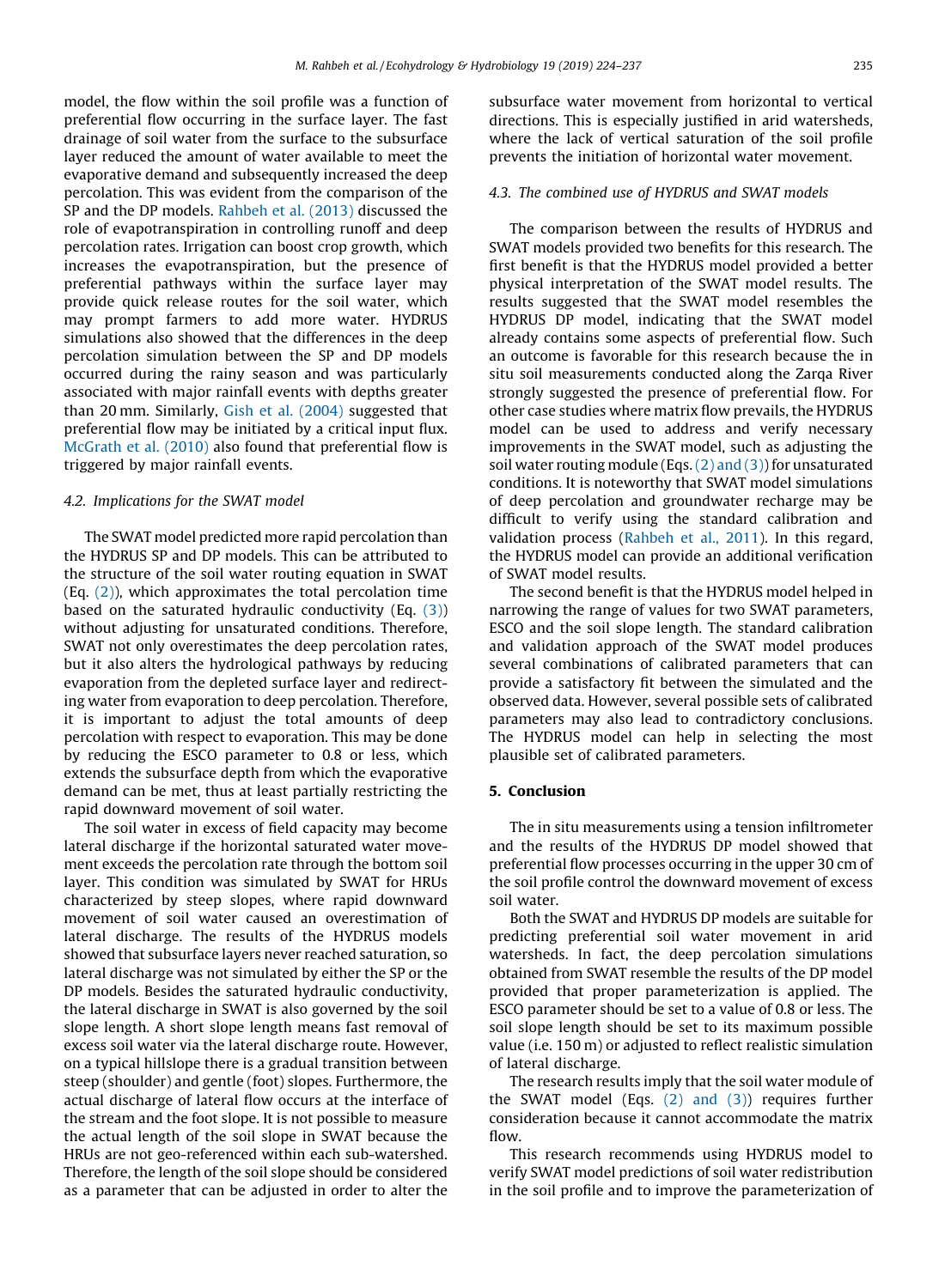<span id="page-12-0"></span>the SWAT model. The research also suggests an approach for the combined use of both models including the following basic steps:

- 1. Select a site or sites within the study watershed for the setup of HYDRUS model.
- 2. Conduct an initial calibration and validation of the SWAT model for the whole watershed.
- 3. Select a sub-watershed or sub-watersheds that include the HYDRUS model site or sites and prepare the setup of the SWAT model for the selected sub-watersheds. The sub-watersheds should be small enough to accommodate HRU(s) that have management practices, land use and soil properties similar to the HYDRUS model site(s).
- 4. Adjust the soil properties values of the SWAT model at the HRU level according to the HYDRUS model results.

## Conflict of interest

None declared.

## Ethical statement

Authors state that the research was conducted according to ethical standards.

## Acknowledgement

This research was made possible by a grant from the USAID/Partnerships for Enhanced Engagement in Research (PEER) program (NAS Subaward No. 2000006244). USAID PEER program funded by the United States Agency for International Development (USAID) and is implemented by the National Academies of Sciences, Engineering, and Medicine (National Academies) under Prime Agreement No. AID-OAA-A-11 -00012. 2000006244).

## Funding body: None.

#### References

- Ahn, S., Abudu, S., Sheng, Z., Mirchi, A., 2018. Hydrologic impacts of drought-adaptive agricultural water management in a semi-arid river basin: case of Rincon valley, New Mexico. Agric. Water Manag. 209, 206–218, <http://dx.doi.org/10.1016/j.agwat.2018.07.040>.
- Al Kuisi, M., Mashal, K., Al-Qinna, M., Abu Hamad, A., Margana, A., 2014. Groundwater vulnerability and hazard mapping in an arid region: case study, Amman-Zarqa Basin (AZB)-Jordan. J. Water Resour. Prot. 6, 297–318, <http://dx.doi.org/10.4236/jwarp.2014.64033>.
- Al-Bakri, J., Salahat, M., Suleiman, A., Suifan, M., Hamdan, M.R., Khresat, S., Kandakji, T., 2013. Impact of climate and land use changes on water and food security in Jordan: implications for transcending 'The Tragedy of the Commons'. Sustainability 5 (2), 724–748, [http://dx.doi.org/](http://dx.doi.org/10.3390/su5020724) [10.3390/su5020724](http://dx.doi.org/10.3390/su5020724).
- Al-wadaey, A., Ziadat, F., Oweis, T., Elkhboli, M., Alboueichi, A., 2016. Targeting sub-watersheds with conservation practices using SWAT Model and GIS techniques in Libya. Biosci. Biotechnol. Res. Asia 13 (3), 1353–1362, [http://dx.doi.org/10.13005/bbra/2276.](http://dx.doi.org/10.13005/bbra/2276)
- Ankeny, M.D., Kaspar, T.C., Horton, R., 1988. Design for an automated tension infiltrometer. J. Soil Sci. Soc. Am. 5, 893–896, [http://](http://dx.doi.org/10.2136/sssaj1988.03615995005200030054x) [dx.doi.org/10.2136/sssaj1988.03615995005200030054x.](http://dx.doi.org/10.2136/sssaj1988.03615995005200030054x)
- Antonopoulos, V.Z., Georgiou, P.E., Kolotouro, C.A., 2013. Soil water dynamics in cropped and uncropped fields in northern Greece using a dual-permeability model. Hydrol. Sci. J. 58 (8), 1748–1759, [http://](http://dx.doi.org/10.1080/02626667.2013.816424) [dx.doi.org/10.1080/02626667.2013.816424](http://dx.doi.org/10.1080/02626667.2013.816424).
- Arnold, J.G., Srinivasan, R., Muttiah, R.S., Williams, J.R., 1998. Large area hydrologic modeling and assessment part I: model development. J.

Am. Water Resour. Assoc. 34 (1), 73–79, [http://dx.doi.org/10.1111/](http://dx.doi.org/10.1111/j.1752-1688.1998.tb05961.x) [j.1752-1688.1998.tb05961.x.](http://dx.doi.org/10.1111/j.1752-1688.1998.tb05961.x)

- Awan, K.U., Ismaeel, A., 2014. A new technique to map groundwater recharge in irrigated areas using a SWAT model under changing climate. J. Hydrol. 519, 1368–1382, [http://dx.doi.org/10.1016/j.jhy](http://dx.doi.org/10.1016/j.jhydrol.2014.08.049)[drol.2014.08.049.](http://dx.doi.org/10.1016/j.jhydrol.2014.08.049)
- Bajjali, W., Al-Hadidi, K., Ismail, M., 2017. Water quality and geochemistry evaluation of groundwater upstream and downstream of the Khirbet Al-Samra wastewater treatment plant/Jordan. Appl. Water Sci. 7, 53– 69, <http://dx.doi.org/10.1007/s13201-014-0263-x>.
- Bordoni, M., Bittelli, M., Valentino, R., Chersich, S., Meisina, C., 2017. Improving the estimation of complete field soil water characteristic curves through field monitoring data. J. Hydrol. 552, 283–305, [http://](http://dx.doi.org/10.1016/j.jhydrol.2017.07.004) [dx.doi.org/10.1016/j.jhydrol.2017.07.004.](http://dx.doi.org/10.1016/j.jhydrol.2017.07.004)
- Brooks, R.H., Corey, A.T., 1964. [Hydraulic properties of porous media. In:](http://refhub.elsevier.com/S1642-3593(18)30117-4/sbref0055) [Hydrology. Paper No. 3. Colorado State Univ., Fort Collins, CO.](http://refhub.elsevier.com/S1642-3593(18)30117-4/sbref0055)
- CFSR. Climate Forecast System Reanalysis (accessed April 2014). Cho, J., Bosch, D., Lowrance, R., Strickland, T., Vellidis, G., 2009. Effect of spatial distribution of rainfall on temporal and spatial uncertainty of
- SWAT output. Trans. ASABE 52 (5), 1545–1556, [http://dx.doi.org/](http://dx.doi.org/10.13031/2013.29143) [10.13031/2013.29143](http://dx.doi.org/10.13031/2013.29143). Cong, Z., Lu, H., Ni, G., 2014. Simplified dynamic method for field capacity
- estimation and its parameter analysis. Water Sci. Eng. 7 (4), 351–362, [http://dx.doi.org/10.3882/j.issn.1674-2370.2014.04.001.](http://dx.doi.org/10.3882/j.issn.1674-2370.2014.04.001)
- Durner, W., Priesack, E., Vogel, H.J., Zurmühl, T., 1999. [Determination](http://refhub.elsevier.com/S1642-3593(18)30117-4/sbref0080) [of parameters for flexible hydraulic functions by inverse model](http://refhub.elsevier.com/S1642-3593(18)30117-4/sbref0080)[ing. In: van Genuchten, M.Th., Leij, F.J., Wu, L. \(Eds.\), Characteri-](http://refhub.elsevier.com/S1642-3593(18)30117-4/sbref0080)[zation and Measurement of the Hydraulic Properties of](http://refhub.elsevier.com/S1642-3593(18)30117-4/sbref0080) [Unsaturated Porous Media. University of California, Riverside,](http://refhub.elsevier.com/S1642-3593(18)30117-4/sbref0080) [CA, pp. 817–829.](http://refhub.elsevier.com/S1642-3593(18)30117-4/sbref0080)
- Gassman, P.W., Reyes, M.R., Green, C.H., Arnold, J.G., 2007. The soil and water assessment tool: historical development, applications, and future research directions. Trans. Am. Soc. Agric. Biol. Eng. 50 (4), 1211–1250, [http://dx.doi.org/10.13031/2013.23637.](http://dx.doi.org/10.13031/2013.23637)
- Gish, T.J., Kung, K.J.S., Perry, D.C., Posner, J., Bubenzer, G., Helling, C.S., Kladivko, E.J., Steenhuis, T.S., 2004. Impact of preferential flow at varying irrigation rates by quantifying mass fluxes. J. Environ. Qual. 33, 1033–1040, <http://dx.doi.org/10.2134/jeq2004.1033>.
- Hardie, M.A., Cotching, W.E., Doyle, R.B., Holz, G., Lisson, S., Mattern, K., 2011. Effect of antecedent soil moisture on preferential flow in texture-contrast soil. J. Hydrol. 398, 191–201, [http://dx.doi.org/](http://dx.doi.org/10.1016/j.jhydrol.2010.12.008) [10.1016/j.jhydrol.2010.12.008](http://dx.doi.org/10.1016/j.jhydrol.2010.12.008).
- Hartwich, J., Schmidt, M., Bölscher, J., Reinhardt-Imjela, C., Murach, D., Schulte, A., 2016. Hydrological modelling of changes in the water balance due to the impact of woody biomass production in the North German Plain. Environ. Earth Sci. 75, 1071, [http://dx.doi.org/10.1007/](http://dx.doi.org/10.1007/s12665-016-5870-4) [s12665-016-5870-4](http://dx.doi.org/10.1007/s12665-016-5870-4).
- Hatiye, S.D., Kotnoor, H.P.S.R., Ojha, C.S.P., 2017. Study of deep percolation in paddy fields using drainage-type lysimeters under varying regimes of water application. ISH J. Hydraul. Eng. 23 (1), 35–48, [http://](http://dx.doi.org/10.1080/09715010.2016.1228086) [dx.doi.org/10.1080/09715010.2016.1228086](http://dx.doi.org/10.1080/09715010.2016.1228086).
- Hu, Q., Yang, Y., Han, S., Yang, Y., Ai, Z., Wang, J., Ma, F., 2017. Identifying changes in irrigation return flow with gradually intensified watersaving technology using HYDRUS for regional water resources management. Agric. Water Manag. 194, 33–47, [http://dx.doi.org/10.1016/](http://dx.doi.org/10.1016/j.agwat.2017.08.023) [j.agwat.2017.08.023.](http://dx.doi.org/10.1016/j.agwat.2017.08.023)
- Li, H., Yi, J., Zhang, J., Zhao, Y., Si, B., Hill, R.L., Cui, L., Liu, X., 2015. Modeling of soil water and salt dynamics and its effects on root water uptake in Heihe Arid wetland, Gansu, China. Water 7, 2382–2401, [http://](http://dx.doi.org/10.3390/w7052382) [dx.doi.org/10.3390/w7052382.](http://dx.doi.org/10.3390/w7052382)
- McGrath, G.S., Hinz, C., Sivapalan, M., Dressel, J., Pütz, T., Vereecken, H., 2010. Identifying a rainfall event threshold triggering herbicide leaching by preferential flow. Water Resour. Res. 46, W02513, <http://dx.doi.org/10.1029/2008WR007506>.
- Ministry of Agriculture (MOA), 1994. [National Soil Map and Land Use](http://refhub.elsevier.com/S1642-3593(18)30117-4/sbref0130) [Project: The Soils of Jordan. Amman, Jordan](http://refhub.elsevier.com/S1642-3593(18)30117-4/sbref0130).
- Musau, J., Sang, J., Gathenya, J., Luedeling, E., 2015. Hydrological responses to climate change in Mt. Elgon watersheds. J. Hydrol.: Reg. Stud. 3, 233–246, [http://dx.doi.org/10.1016/j.ejrh.2014.12.001.](http://dx.doi.org/10.1016/j.ejrh.2014.12.001)
- Narsimlu, B., Gosain, A.K., Chahar, B.R., 2013. Assessment of future climate change impacts on water resources of Upper Sind River Basin, India Using SWAT Model. Water Resour. Manag. 27, 3647–3662, [http://](http://dx.doi.org/10.1007/s11269-013-0371-7) [dx.doi.org/10.1007/s11269-013-0371-7](http://dx.doi.org/10.1007/s11269-013-0371-7).
- Neitsch, S.L., Arnold, J.G., Kiniry, J.R., Williams, J.R., King, K.W., 2002. [Soil](http://refhub.elsevier.com/S1642-3593(18)30117-4/sbref0145) [and Water Assessment Tool Theoretical Documentation. Texas Water](http://refhub.elsevier.com/S1642-3593(18)30117-4/sbref0145) [Resources Institute, College Station, TX 458 pp.](http://refhub.elsevier.com/S1642-3593(18)30117-4/sbref0145)
- Neupane, R.P., Kumar, S., 2015. Estimating the effects of potential climate and land use changes on hydrologic processes of a large agriculture dominated watershed. J. Hydrol. 529, 418–429, [http://dx.doi.org/](http://dx.doi.org/10.1016/j.jhydrol.2015.07.050) [10.1016/j.jhydrol.2015.07.050](http://dx.doi.org/10.1016/j.jhydrol.2015.07.050).